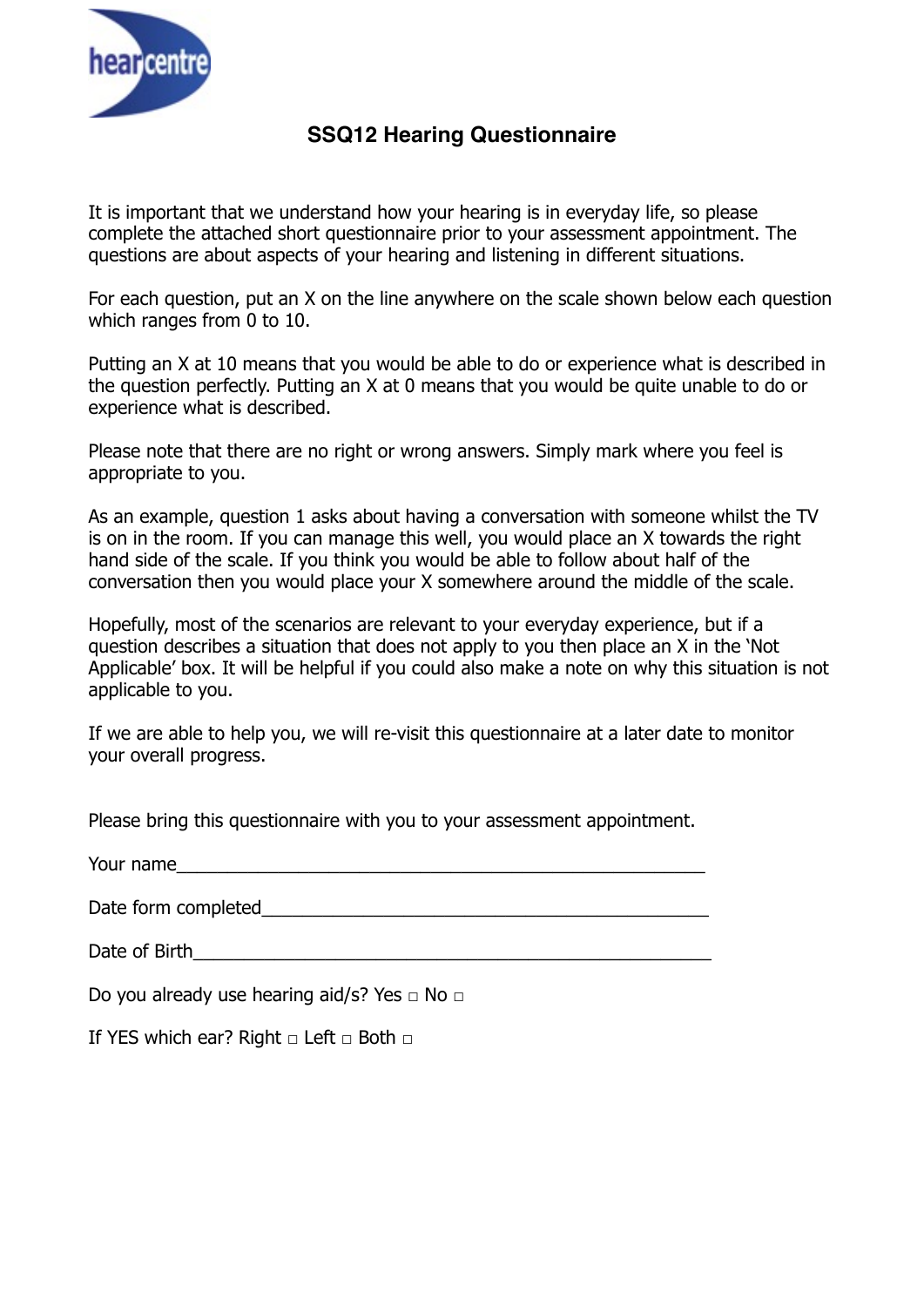

1. You are talking with one other person and there is a TV on in the same room. Without turning the TV down, can you follow what the person you're talking to says?







3. You are in conversation with one person in a room where there are many other people talking. Can you follow what the person you are talking to is saying?



4. You are in a group of about five people in a busy restaurant. You can see everyone else in the group. Can you follow the conversation?

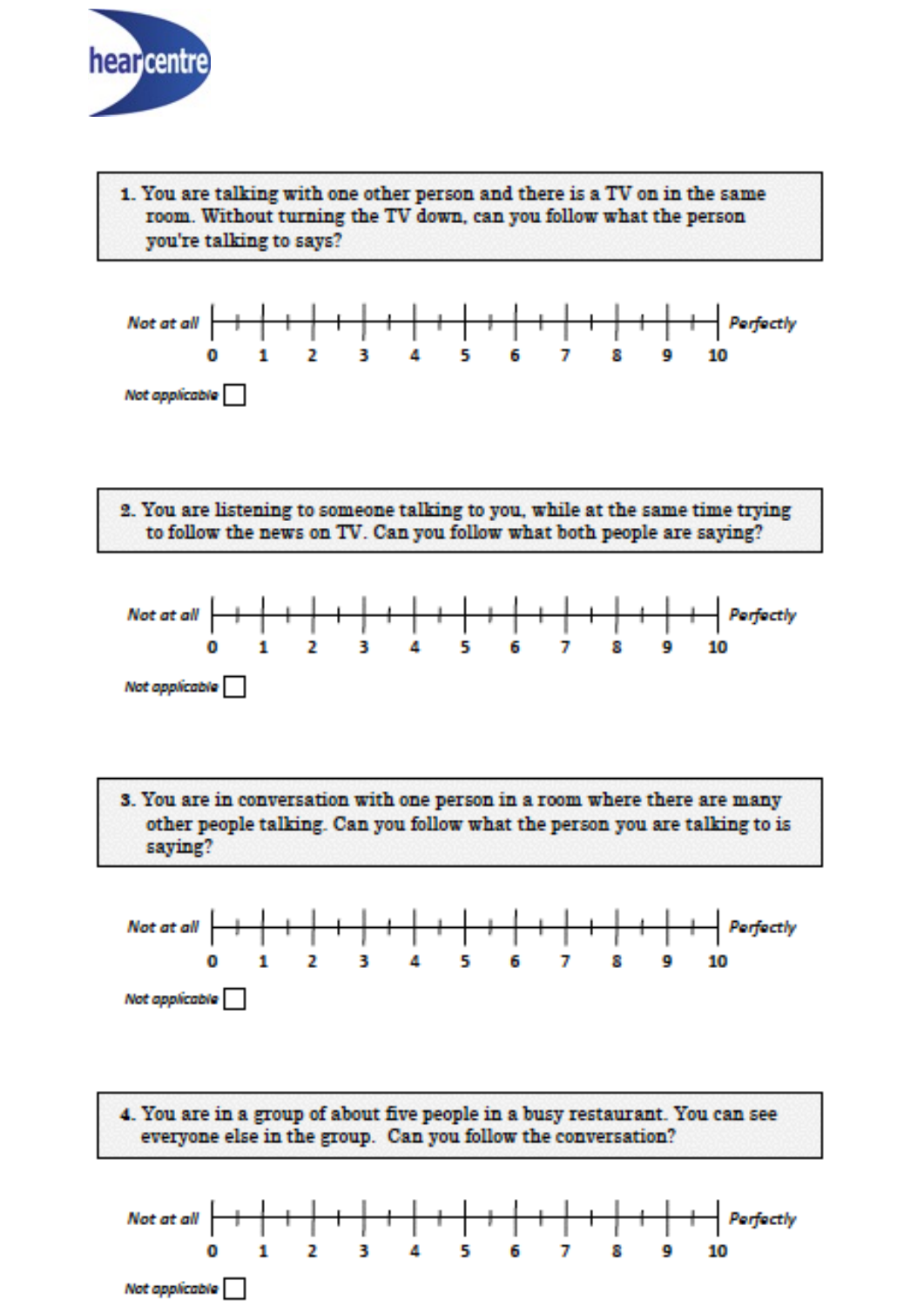

5. You are with a group and the conversation switches from one person to another. Can you easily follow the conversation without missing the start of what each new speaker is saying?



6. You are outside. A dog barks loudly. Can you tell immediately where it is, without having to look?



7. Can you tell how far away a bus or a lorry is, from the sound?



8. Can you tell from the sound whether a bus or lorry is coming towards you or going away?

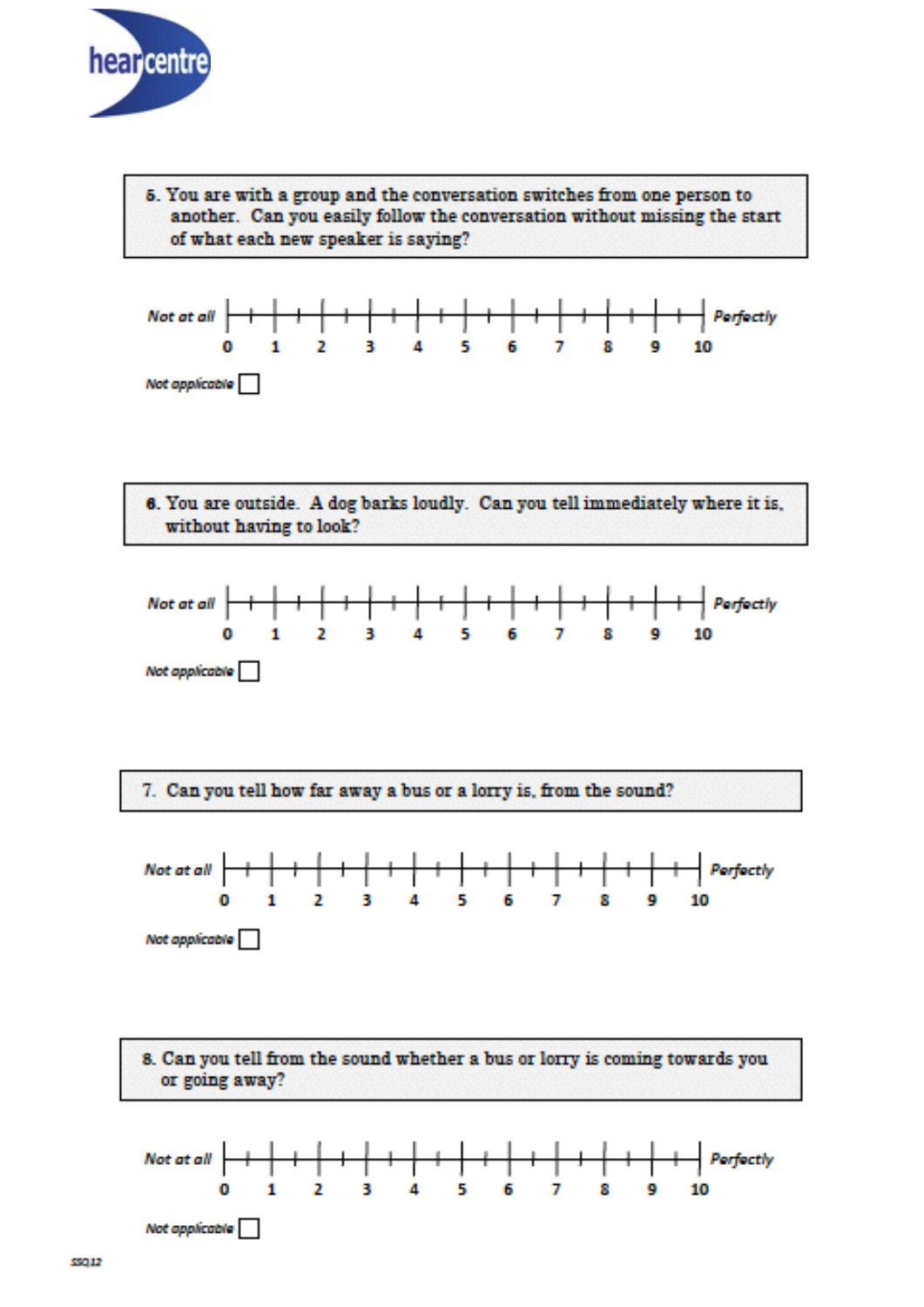